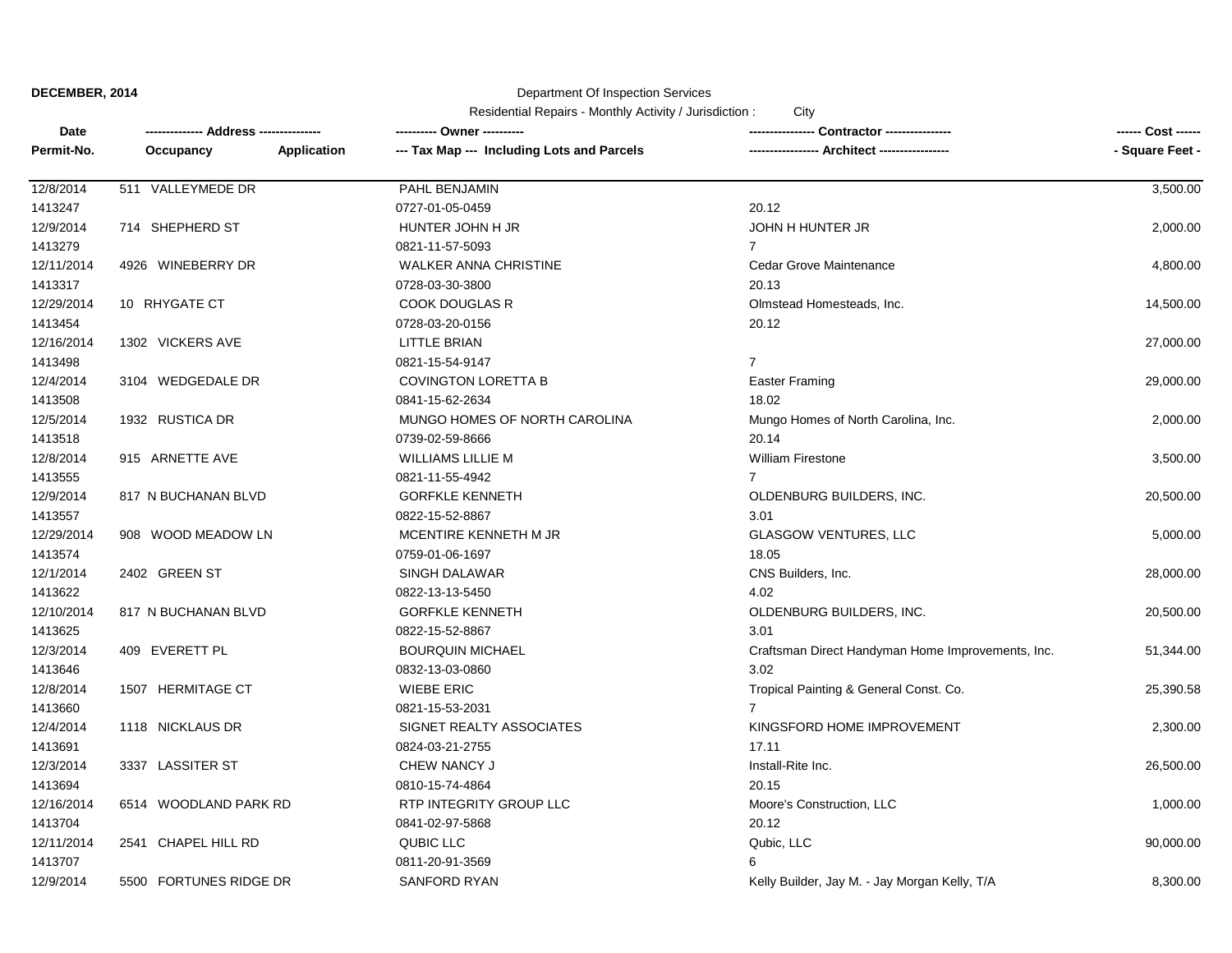# Department Of Inspection Services

| Date       | -------------- Address ------ |             | ---------- Owner ----------                | Contractor ----------------         | ------ Cost ------ |
|------------|-------------------------------|-------------|--------------------------------------------|-------------------------------------|--------------------|
| Permit-No. | Occupancy                     | Application | --- Tax Map --- Including Lots and Parcels | - Architect -----------------       | - Square Feet -    |
| 1413709    |                               |             | 0729-03-12-1443                            | 20.11                               |                    |
| 12/2/2014  | 114 W PIEDMONT AVE            |             | DURHAM COMMUNITY LAND TRUSTEES             | Roby, Inc., Andrew                  | 127,599.00         |
| 1413720    |                               |             | 0821-16-83-5143                            | 12.01                               |                    |
| 12/2/2014  | 1100 W MARKHAM AVE            |             | <b>SEAMAN MAURA</b>                        | ACANTHUS CONSTRUCTION, LLC          | 6,500.00           |
| 1413723    |                               |             | 0822-15-62-0544                            | 3.01                                |                    |
| 12/5/2014  | 2804 MANSFIELD AVE            |             | RAMADAN AHMED ADEL                         | ED'S CONTRACTING COMPANY            | 48,000.00          |
| 1413726    |                               |             | 0841-07-58-2052                            | 18.02                               |                    |
| 12/3/2014  | 2527 SEVIER ST                |             | <b>BINANAY EDWAY</b>                       | <b>Walker Construction</b>          | 17,900.00          |
| 1413735    |                               |             | 0811-15-63-4159                            | 6                                   |                    |
| 12/8/2014  | 3800 HILLSBOROUGH RD          |             | <b>INTERSTATE DURHAM LLC</b>               | SIMON ROOFING & SHEET METAL         | 18,173.00          |
| 1413736    |                               |             | 0812-01-28-8370                            | 17.07                               |                    |
| 12/30/2014 | 3911 STERLING RIDGE LN        |             | ANDREWS ROBERT STEPHEN                     | <b>GARUDA CUSTOM DECKS</b>          | 18,600.00          |
| 1413739    |                               |             | 0709-02-97-6274                            | 20.18                               |                    |
| 12/4/2014  | 907 KIMBALL DR                |             | <b>GRANT MARK L</b>                        | BERINI, JOE F., CONST. CO.          | 75,000.00          |
| 1413748    |                               |             | 0813-03-03-6151                            | 17.07                               |                    |
| 12/2/2014  | 3607 MEDFORD RD               |             | FOLEY MICHAEL DAVID                        | BERINI, JOE F., CONST. CO.          | 40,000.00          |
| 1413749    |                               |             | 0812-07-58-7988                            | 17.05                               |                    |
| 12/5/2014  | 1213 SPRUCE ST                |             | HABITAT FOR HUMANITY OF DURHAM             | HABITAT FOR HUMANITY OF DURHAM INC. | 70,000.00          |
| 1413758    |                               |             | 0831-07-58-4316                            | 9                                   |                    |
| 12/5/2014  | 1705 MYSTIC DR                |             | <b>SEMBLY TERRENCE G</b>                   | <b>Artisan Quality Builders</b>     | 6,350.00           |
| 1413760    |                               |             | 0814-02-79-0077                            | 16.04                               |                    |
| 12/18/2014 | 2808 MONTGOMERY ST            |             | BOLLAVIA MAUREEN ANNE                      | Haskell, Gregory Edward             | 49,500.00          |
| 1413761    |                               |             | 0811-18-41-9256                            | 20.17                               |                    |
| 12/3/2014  | 6514 GLEN FORREST DR          |             | RTP INTEGRITY GROUP LLC                    | Moore's Construction, LLC           | 115,500.00         |
| 1413770    |                               |             | 0708-03-44-7191                            | 20.12                               |                    |
| 12/22/2014 | 112 E PIEDMONT AVE            |             | <b>WARD JACK K</b>                         | Roby, Inc., Andrew                  | 161,733.00         |
| 1413783    |                               |             | 0821-16-83-4193                            | 12.01                               |                    |
| 12/5/2014  | 1607 HERMITAGE CT             |             | DALSHEIMER KENNETH G                       | KENNEDY BUILDING CO INC             | 236,402.00         |
| 1413785    |                               |             | 0821-19-52-3011                            | $\mathbf{7}$                        |                    |
| 12/8/2014  | 28 BALLARD CT                 |             | NICHTING STEPHEN C                         | Allen Builders, LLC, John A.        | 39,052.85          |
| 1413786    |                               |             | 0825-03-21-0762                            | 16.03                               |                    |
| 12/9/2014  | 1204 FRANKLIN ST              |             | RESCUE MISSIONS MINISTRIES INC             | T.L. WILLIAMS GRADING               | 1,000.00           |
| 1413790    |                               |             | 0831-14-34-5966                            | 11                                  |                    |
| 12/9/2014  | 1015 GREEN ST                 |             | <b>DIAMOND MATTHEW</b>                     | <b>GREGG MELVILLE HOMES</b>         | 1,350.00           |
| 1413792    |                               |             | 0822-15-62-7832                            | 3.02                                |                    |
| 12/15/2014 | 2106 CHAPEL HILL RD           |             | <b>BOARATI MARY SCHEU</b>                  | TRINITY DESIGN BUILD INC            | 13,900.00          |
| 1413797    |                               |             | 0821-13-03-9760                            | 6                                   |                    |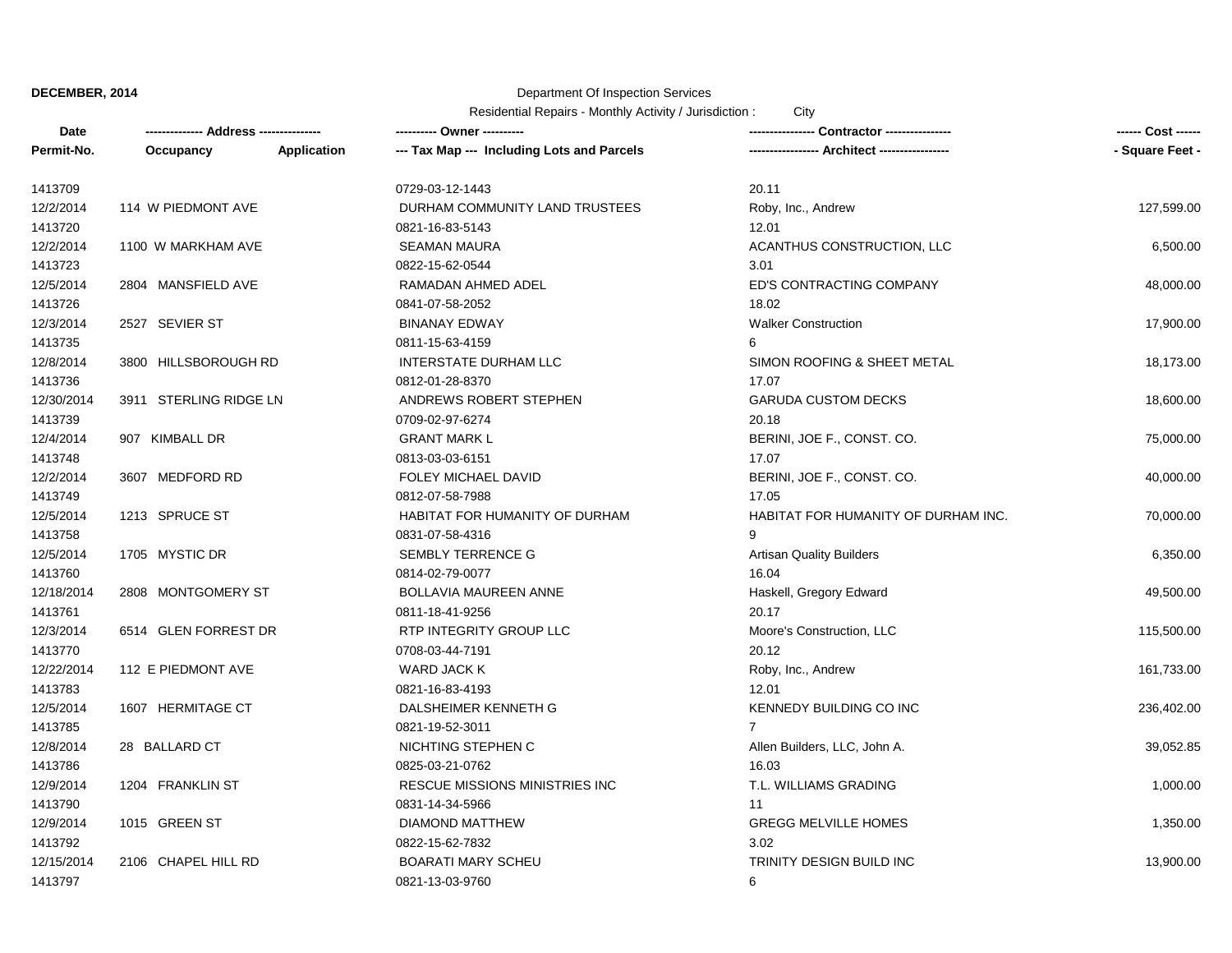## Department Of Inspection Services

| Date       |                        |             | ---------- Owner ----------                |                                                          | ------ Cost ------ |
|------------|------------------------|-------------|--------------------------------------------|----------------------------------------------------------|--------------------|
| Permit-No. | Occupancy              | Application | --- Tax Map --- Including Lots and Parcels | ---------------- Architect ----------------              | - Square Feet -    |
| 12/9/2014  | 2904 APPLING WAY       |             | <b>HARRIS MARCELLA</b>                     | <b>Justin Harris</b>                                     | 2,000.00           |
| 1413802    |                        |             | 0759-03-21-8000                            | 20.14                                                    |                    |
| 12/9/2014  | 309 N DRIVER ST        |             | HABITAT FOR HUMANITY OF DURHAM             | HABITAT FOR HUMANITY OF DURHAM INC.                      | 80,000.00          |
| 1413803    |                        |             | 0831-15-54-9701                            | 10.01                                                    |                    |
| 12/9/2014  | 3 WALTHAM PL           |             | MAIER JOSEPH N                             | Doug Granade                                             | 11,200.00          |
| 1413804    |                        |             | 0708-01-35-4747                            | 20.12                                                    |                    |
| 12/18/2014 | 3121 CORNWALL RD       |             | LITTLEWOOD GEORGE F                        | AIELLO BUILDERS, INC.                                    | 439,000.00         |
| 1413806    |                        |             | 0810-18-40-8097                            | 20.08                                                    |                    |
| 12/19/2014 | 1117 IREDELL ST        |             | CONNELLY NICOLE                            | Combs, Kenneth Lee                                       | 27,500.00          |
| 1413807    |                        |             | 0822-14-34-4938                            | 4.01                                                     |                    |
| 12/11/2014 | 2073 TANNERS MILL RD   |             | LENNAR CAROLINAS LLC                       | Wayne Sharpe                                             | 4,500.00           |
| 1413808    |                        |             | 0840-02-86-7482                            | 18.05                                                    |                    |
| 12/29/2014 | 103 CHESTNUT ST        |             | RALPH BULLOCK PROPERTIES LLC               | RALPH BULLOCK PROPERTIES, LLC.                           | 1,200.00           |
| 1413810    |                        |             | 0821-16-83-3851                            | 12.01                                                    |                    |
| 12/5/2014  | 307 CLAY ST            |             | <b>HARRISON DENISE L</b>                   | <b>BRACKETT FOUNDATION REPAIR, INC.</b>                  | 19,000.00          |
| 1413811    |                        |             | 0831-19-52-5435                            | 10.01                                                    |                    |
| 12/9/2014  | 833 GASTON MANOR DR    |             | <b>EARLY CHARLES F</b>                     | Patio Enclosures, Inc. of Raleigh - Carolina Enclosures, | 20,293.00          |
| 1413813    |                        |             | 0769-03-42-0724                            | 19                                                       |                    |
| 12/9/2014  | 5500 FORTUNES RIDGE DR |             | WATSON DONALD J JR                         | <b>RAM JACK LLC</b>                                      | 2,320.00           |
| 1413820    |                        |             | 0729-03-02-3518                            | 20.11                                                    |                    |
| 12/16/2014 | 923 ALABAMA AVE        |             | <b>SAWYER VICTORIA R</b>                   |                                                          | 9,700.00           |
| 1413822    |                        |             | 0822-13-03-4753                            | 4.02                                                     |                    |
| 12/15/2014 | 2414 GLENDALE AVE      |             | <b>COTTER WILLIAM J III</b>                | INCLINE CONST., INC.                                     | 9,568.00           |
| 1413823    |                        |             | 0822-12-97-6114                            | 1.02                                                     |                    |
| 12/9/2014  | 1428 MAPLEWOOD DR      |             | <b>GILCHRIST LORETTA PARKER</b>            | <b>Yates Homes</b>                                       | 1,000.00           |
| 1413824    |                        |             | 0833-20-90-3861                            | 18.01                                                    |                    |
| 12/9/2014  | 3 LAKEHURST CT         |             | <b>BROWN PHIL J</b>                        | RAM JACK LLC                                             | 7,217.00           |
| 1413828    |                        |             | 0728-03-00-9148                            | 20.12                                                    |                    |
| 12/9/2014  | 210 W MARKHAM AVE      |             | GOFF AMY W                                 | Hetherington, Stephen Michael                            | 124,500.00         |
| 1413829    |                        |             | 0832-13-12-0636                            | $\overline{2}$                                           |                    |
| 12/11/2014 | 810 FARGO ST           |             | SHERRILL ROSENA                            | Roby, Inc., Andrew                                       | 4,440.00           |
| 1413831    |                        |             | 0821-15-73-4623                            | 12.01                                                    |                    |
| 12/15/2014 | 4015 CROWN HILL DR     |             | <b>MADSEN CHRISTIAN V</b>                  |                                                          | 3,000.00           |
| 1413836    |                        |             | 0709-02-87-6158                            | 20.18                                                    |                    |
| 12/9/2014  | 108 STURDIVANT RD      |             | LINDSEY JOHN F                             | ALLGARD HOME IMPROVEMENTS                                | 20,000.00          |
| 1413839    |                        |             | 0812-01-06-9428                            | 17.06                                                    |                    |
| 12/16/2014 | 701 DERBY CT           |             | WILBER CAROLYN K                           | HUFF, KEN BUILDERS, INC.                                 | 16,500.00          |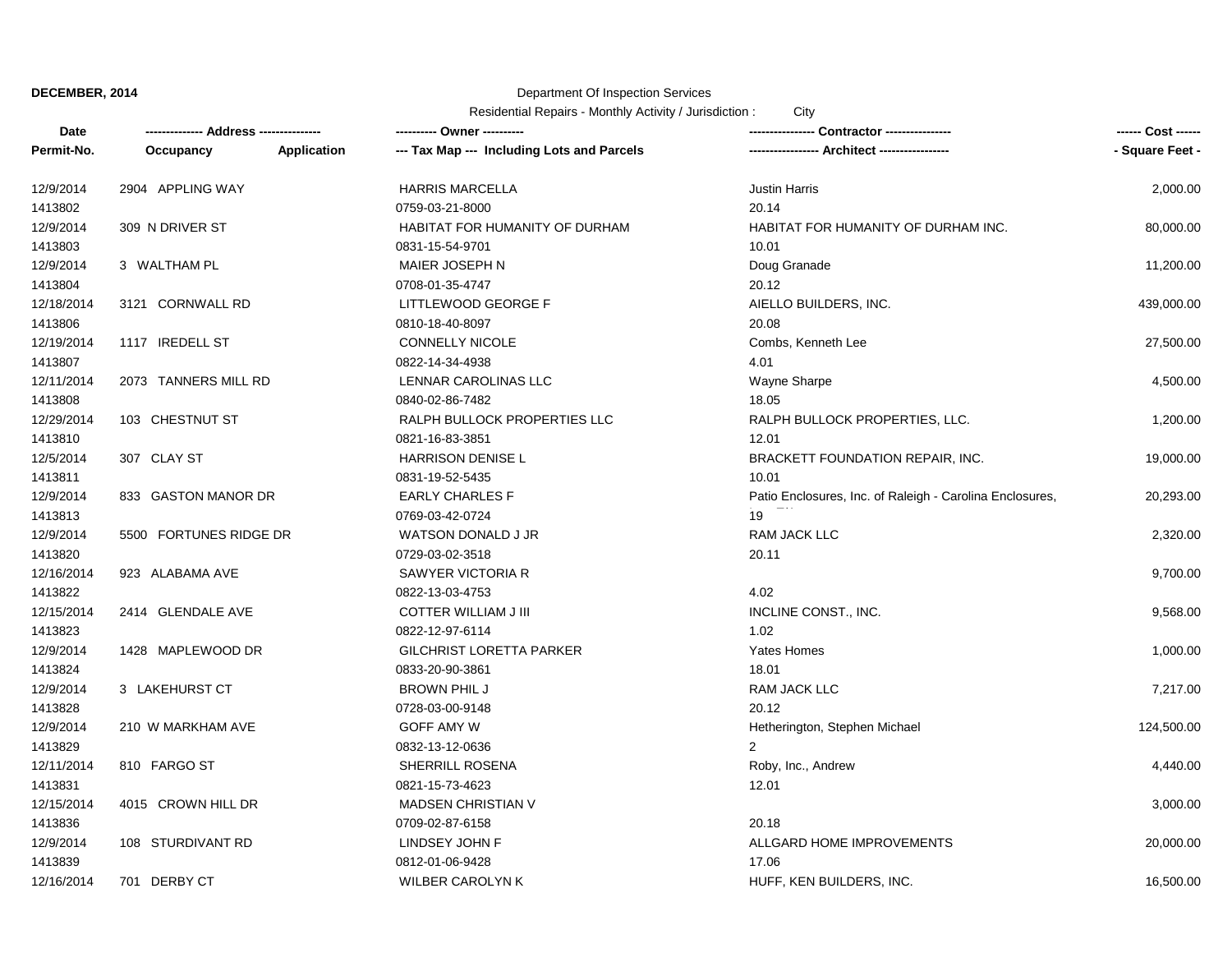# Department Of Inspection Services

| Date       | -------------- Address ------ |             |                                            | Contractor ----------------         | ------ Cost ------ |
|------------|-------------------------------|-------------|--------------------------------------------|-------------------------------------|--------------------|
| Permit-No. | Occupancy                     | Application | --- Tax Map --- Including Lots and Parcels | Architect -----------------         | - Square Feet -    |
| 1413844    |                               |             | 0810-17-22-4442                            | 20.16                               |                    |
| 12/18/2014 | 1106 WOODBURN RD              |             | RIDENOUR KATHERINE L                       | POE, CLARK CONST. CO.               | 5,890.00           |
| 1413856    |                               |             | 0811-20-81-1692                            | 6                                   |                    |
| 12/11/2014 | 1202 TAYLOR ST                |             | <b>OWENS RALPH EDWARD</b>                  | Vistabution, LLC                    | 1,000.00           |
| 1413857    |                               |             | 0831-10-35-7302                            | 11                                  |                    |
| 12/11/2014 | 2701 PICKETT RD               |             | FOREST AT DUKE INC                         | REBATH OF THE TRIANGLE              | 200.00             |
| 1413860    |                               |             | 0810-07-59-3307                            | 20.15                               |                    |
| 12/11/2014 | 2701 PICKETT RD               |             | FOREST AT DUKE INC                         | REBATH OF THE TRIANGLE              | 200.00             |
| 1413861    |                               |             | 0810-07-59-3307                            | 20.15                               |                    |
| 12/18/2014 | 110 E PIEDMONT AVE            |             | SELF HELP COMMUNITY                        | Roby, Inc., Andrew                  | 124,335.00         |
| 1413862    |                               |             | 0821-16-83-4143                            | 12.01                               |                    |
| 12/15/2014 | 2248 CRANFORD RD              |             | LOWENHAUPT CHARLES A TRUSTEE               | Laura Drey                          | 2,000.00           |
| 1413873    |                               |             | 0811-12-85-7721                            | 6                                   |                    |
| 12/18/2014 | 630 W CLUB BLVD               |             | HERITAGE PROPERTY SOLUTIONS                | Kusan, Christopher Joshua           | 73,267.00          |
| 1413874    |                               |             | 0822-12-95-2107                            | 3.01                                |                    |
| 12/15/2014 | 2508 BONNIE BRAE RD           |             | CHASE JONATHAN BRUCE                       | RAM JACK LLC                        | 5,750.00           |
| 1413875    |                               |             | 0759-03-13-0849                            | 18.05                               |                    |
| 12/18/2014 | 5500 FORTUNES RIDGE DR        |             | <b>GARDNER WILLIAM NEWTON</b>              |                                     | 15,500.00          |
| 1413876    |                               |             | 0729-03-02-2584                            | 20.11                               |                    |
| 12/18/2014 | 5326 JESSIP ST                |             | LENNAR CAROLINAS LLC                       | Lennar Carolinas, LLC               | 11,000.00          |
| 1413878    |                               |             | 0747-02-98-7332                            | 20.14                               |                    |
| 12/18/2014 | 8112 CRICHTON LN              |             | <b>MCMAHON ROBERT W</b>                    | Naessens, James John                | 6,995.00           |
| 1413881    |                               |             | 0718-03-31-5391                            | 20.12                               |                    |
| 12/18/2014 | 207 S DRIVER ST               |             | HABITAT FOR HUMANITY OF DURHAM             | HABITAT FOR HUMANITY OF DURHAM INC. | 70,000.00          |
| 1413882    |                               |             | 0831-15-62-3923                            | 10.01                               |                    |
| 12/15/2014 | 1215 RED OAK AVE              |             | <b>WADE ELLIS CLAYTON SR</b>               | 4 SEASONS SITE AND DEMO, INC.       | 1,000.00           |
| 1413895    |                               |             | 0830-03-03-9045                            | 20.09                               |                    |
| 12/22/2014 | 104 E PIEDMONT AVE            |             | SELF HELP COMMUNITY                        | Roby, Inc., Andrew                  | 121,790.00         |
| 1413903    |                               |             | 0821-16-83-2194                            | 12.01                               |                    |
| 12/22/2014 | 814 WILKERSON AVE             |             | NUSSBAUM DANIEL                            | ACANTHUS CONSTRUCTION, LLC          | 6,500.00           |
| 1413908    |                               |             | 0821-07-58-0871                            | 5                                   |                    |
| 12/23/2014 | 1610 HOLLYWOOD ST             |             | ROACH DANIEL                               | Roach-Lamburg Roofing               | 8,000.00           |
| 1413917    |                               |             | 0832-18-22-7387                            | $\overline{2}$                      |                    |
| 12/16/2014 | 2411 ASHE ST                  |             | HABITAT FOR HUMANITY OF DURHAM             | HABITAT FOR HUMANITY OF DURHAM INC. | 1,000.00           |
| 1413919    |                               |             | 0831-20-72-6405                            | 10.01                               |                    |
| 12/16/2014 | 2701 PICKETT RD               |             | FOREST AT DUKE INC                         | REBATH OF THE TRIANGLE              | 200.00             |
| 1413934    |                               |             | 0810-07-59-3307                            | 20.15                               |                    |